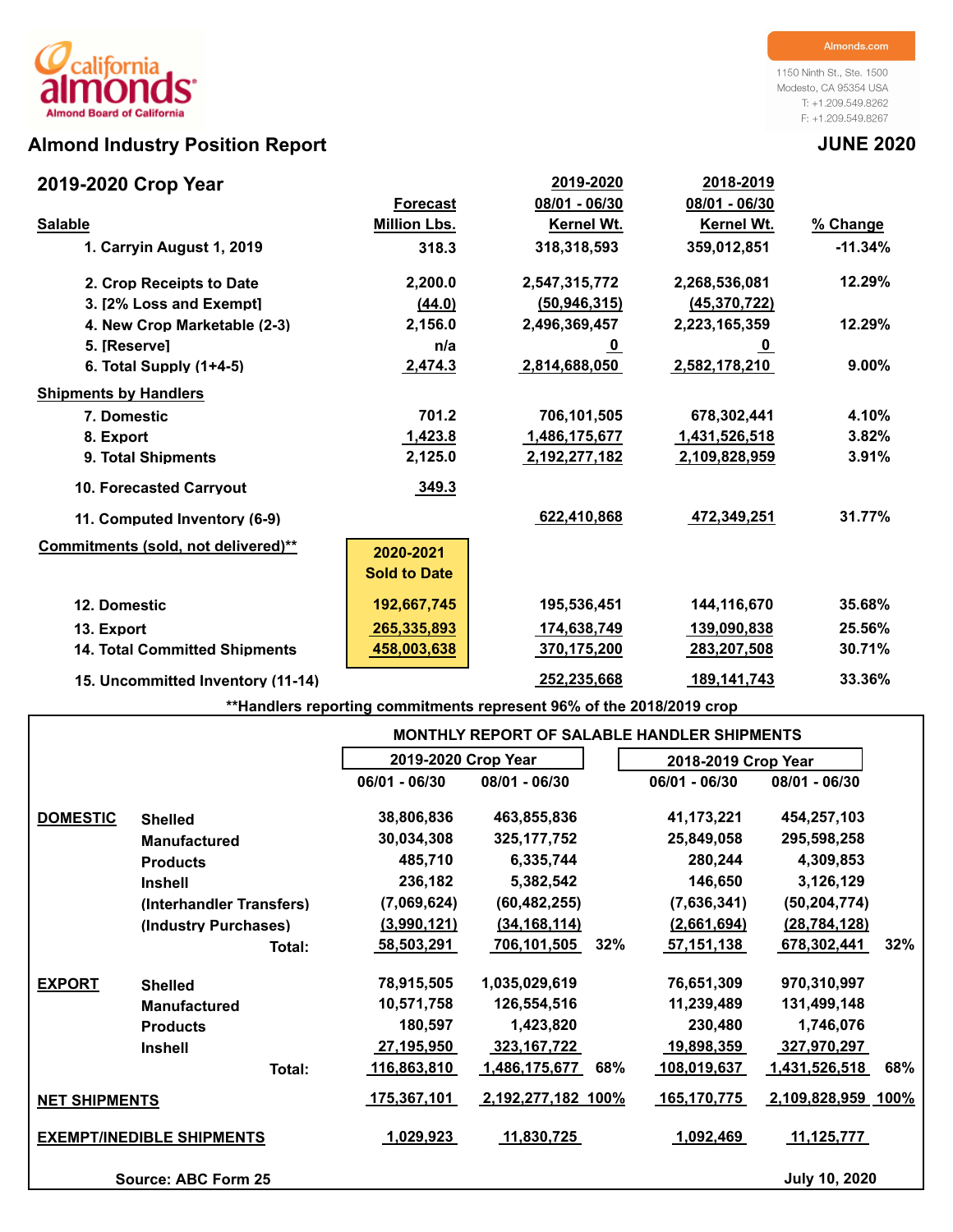### Destination > 250,000 LBS. Current YTD are reported

| Global          | 2019/20          |                               | 2019 - 2020 - Current |                                   |                        |                      | 2019 - 2020 - YTD              |                      |                        | 2018 - 2019 - Current      |                    | 2018 - 2019 - YTD    |                                |                          |
|-----------------|------------------|-------------------------------|-----------------------|-----------------------------------|------------------------|----------------------|--------------------------------|----------------------|------------------------|----------------------------|--------------------|----------------------|--------------------------------|--------------------------|
| Percent         | VS.              |                               |                       | <b>Current Month - June, 2020</b> |                        |                      | August 1 through June 30, 2020 |                      |                        | Current Month - June, 2019 |                    |                      | August 1 through June 30, 2019 |                          |
| Total           | 2018/19          | <b>World Region</b>           |                       | <b>NKW</b>                        | <b>Month</b>           |                      | <b>NKW</b>                     | <b>YTD</b>           |                        | <b>NKW</b>                 | <b>Month</b>       |                      | <b>NKW</b>                     | <b>YTD</b>               |
| <b>Shiments</b> | <b>YTD</b>       | <b>Destination</b>            | <b>SHELLED</b>        | <b>INSHELL</b>                    | <b>TOTAL</b>           | <b>SHELLED</b>       | <b>INSHELL</b>                 | <b>TOTAL</b>         | <b>SHELLED</b>         | <b>INSHELL</b>             | <b>TOTAL</b>       | <b>SHELLED</b>       | <b>INSHELL</b>                 | <b>TOTAL</b>             |
|                 | $+1$ .           |                               | 77%                   | 23%                               | 100%                   | 78%                  | 22%                            | 100%                 | 82%                    | 18%                        | 100%               | 77%                  | 23%                            | 100%                     |
|                 |                  | <b>NORTH AMERICA</b>          |                       |                                   |                        |                      |                                |                      |                        |                            |                    |                      |                                |                          |
|                 | $-2%$            | Canada                        | 4,142,415             | $\mathbf 0$                       | 4,142,415              | 55,380,264           | 16,080                         | 55,396,344           | 5,767,865              | 0                          | 5,767,865          | 56,278,963           | 42,820                         | 56,321,783               |
|                 | 7%               | Mexico                        | 1,772,855             | $\mathbf 0$                       | 1,772,855              | 23,024,255           | 0                              | 23,024,255           | 1,851,236              | $\Omega$                   | 1,851,236          | 21,592,717           | $\mathbf 0$                    | 21,592,717               |
|                 | 1%               | Ttl NORTH AMERICA             | 5,920,670             | $\Omega$                          | 5,920,670              | 78,431,079           | 16,080                         | 78,447,159           | 7,619,101              | $\Omega$                   | 7,619,101          | 77,886,840           | 42,820                         | 77,929,660               |
|                 |                  | <b>ATIN AMERICA/CARIBBEAN</b> |                       |                                   |                        |                      |                                |                      |                        |                            |                    |                      |                                |                          |
|                 | 263%             | Argentina                     | 36,323                | 8,732                             | 45,055                 | 1,215,416            | 8,732                          | 1,224,148            | $\mathsf 0$            | $\mathbf 0$                | $\mathbf 0$        | 325,792              | 11,780                         | 337,572                  |
|                 | 95%              | Brazil                        | 766,480               | $\overline{0}$                    | 766,480                | 3,978,334            | 17,865                         | 3,996,199            | 397,455                | $\mathbf 0$                | 397,455            | 2,050,666            | $\mathbf 0$                    | 2,050,666                |
|                 | 29%              | Chile                         | 702,850               | $\mathbf 0$                       | 702,850                | 6,274,295            | 0                              | 6,274,295            | 258,501                | $\Omega$                   | 258,501            | 4,833,602            | 16,290                         | 4,849,892                |
|                 | 38%              | Colombia                      | 400,000               | $\mathbf 0$                       | 400,000                | 4,562,704            | $\Omega$                       | 4,562,704            | 312,000                | $\Omega$                   | 312,000            | 3,312,481            | $\mathbf 0$                    | 3,312,481                |
|                 | 10%              | Costa Rica                    | 105,000               | $\overline{0}$                    | 105,000                | 1,058,520            | $\Omega$                       | 1,058,520            | 59,840                 | $\Omega$                   | 59,840             | 966,590              | $\mathbf 0$                    | 966,590                  |
|                 | 87%              | Peru                          | 242,000               | $\mathbf 0$                       | 242,000                | 2,812,053            | $\Omega$                       | 2,812,053            | 108,950                | $\Omega$                   | 108,950            | 1,506,161            | $\mathbf 0$                    | 1,506,161                |
|                 | $-9%$            | Trinidad                      | 68,000                | $\mathbf 0$                       | 68,000                 | 602,000              | 0                              | 602,000              | 137,000                | $\mathbf 0$                | 137,000            | 664,500              | $\mathbf 0$                    | 664,500                  |
|                 | 39%              | Ttl LATIN AMERICA/CARIBB      | 2,352,528             | 8,732                             | 2,361,260              | 21,385,089           | 84,784                         | 21,469,873           | 1,372,996              | $\Omega$                   | 1,372,996          | 15,358,027           | 76,457                         | 15,434,484               |
| 5%              | 7%               | <b>Total AMERICAS</b>         | 8,273,198             | 8,732                             | 8,281,930              | 99,816,168           | 100,864                        | 99,917,032           | 8,992,097              | $\mathbf 0$                | 8,992,097          | 93,244,867           | 119,277                        | 93,364,144               |
|                 |                  | <b>NORTHEAST ASIA</b>         |                       |                                   |                        |                      |                                |                      |                        |                            |                    |                      |                                |                          |
|                 | $-23%$           | China/HongKong                | 3,649,212             | 1,907,844                         | 5,557,056              | 43,296,593           | 50,770,757                     | 94,067,350           | 6,444,385              | 3,368,045                  | 9,812,430          | 65,149,868           | 57,296,539                     | 122,446,407              |
|                 | 5%               | Japan                         | 4,628,785             | $\mathbf 0$                       | 4,628,785              | 81,516,589           | 172,622                        | 81,689,211           | 6,480,054              | $\Omega$                   | 6,480,054          | 77,324,659           | 235,664                        | 77,560,323               |
|                 | $-4%$            | South Korea                   | 4,823,972             | $\mathbf 0$                       | 4,823,972              | 52,402,673           | $\mathbf 0$                    | 52,402,673           | 3,279,066              | $\Omega$                   | 3,279,066          | 54,735,821           | $\mathbf 0$                    | 54,735,821               |
|                 | 5%               | Taiwan                        | 239,000               | $\mathbf 0$                       | 239,000                | 9,541,876            | 92,308                         | 9,634,184            | 274,000                | $\mathbf 0$                | 274,000            | 8,804,409            | 392,022                        | 9,196,431                |
|                 | $-10%$           | Ttl NORTHEAST ASIA            | 13,340,969            | 1,907,844                         | 15,248,813             | 186,757,731          | 51,035,687                     | 237,793,418          | 16,477,505             | 3,368,045                  | 19,845,550         | 206,014,757          | 57,924,225                     | 263,938,982              |
|                 |                  | <b>SOUTHEAST ASIA</b>         |                       |                                   |                        |                      |                                |                      |                        |                            |                    |                      |                                |                          |
|                 | $-15%$           | Indonesia                     | 71,956                | $\mathbf 0$                       | 71,956                 | 3,680,082            | 1,585                          | 3,681,667            | 114,500                | $\Omega$                   | 114,500            | 4,327,075            | $\mathbf 0$                    | 4,327,075                |
|                 | $-11%$           | Malaysia                      | 544,550               | $\mathbf 0$                       | 544,550                | 7,281,587            | 673,785                        | 7,955,372            | 782,000                | $\mathbf 0$                | 782,000            | 8,911,806            | $\mathbf 0$                    | 8,911,806                |
|                 | $-2%$            | Philippines                   | 39,689                | $\mathbf 0$                       | 39,689                 | 518,877              | $\mathbf 0$                    | 518,877              | 65,317                 | $\mathbf 0$                | 65,317             | 530,153              | $\mathbf 0$                    | 530,153                  |
|                 | 12%              | Singapore                     | 46,129                | $\Omega$                          | 46,129                 | 4,092,115            | $\mathbf 0$                    | 4,092,115            | 203,987                | 62,257                     | 266,244            | 3,547,538            | 94,351                         | 3,641,889                |
|                 | 11%              | Thailand                      | 361,700               | $\overline{0}$                    | 361,700                | 6,532,115            | 1,079,434                      | 7,611,549            | 944,200                | 63,770                     | 1,007,970          | 6,351,726            | 525,573                        | 6,877,299                |
|                 | $-75%$<br>$-53%$ | Vietnam                       | 950,250               | $\overline{0}$                    | 950,250                | 12,772,894           | 900,790                        | 13,673,684           | 3,237,311              | 1,030,729                  | 4,268,040          | 30,738,197           | 25,069,587                     | 55,807,784               |
|                 |                  | Ttl SOUTHEAST ASIA            | 2,014,274             | $\overline{0}$                    | 2,014,274              | 34,974,222           | 2,655,594                      | 37,629,816           | 5,347,359              | 1,156,756                  | 6,504,115          | 54,487,649           | 25,689,511                     | 80,177,160               |
|                 |                  | <b>SOUTH/CENTRAL ASIA</b>     |                       |                                   |                        |                      |                                |                      |                        |                            |                    |                      |                                |                          |
|                 | 16%<br>267%      | Afghanistan<br>Bangladesh     | 276,000<br>$\Omega$   | 78,224<br>$\mathbf 0$             | 354,224<br>$\mathbf 0$ | 2,268,000<br>484,000 | 251,595<br>$\mathbf 0$         | 2,519,595<br>484,000 | $\mathbf 0$            | 56,569<br>$\Omega$         | 56,569<br>$\Omega$ | 1,388,500            | 777,388<br>$\mathbf 0$         | 2,165,888                |
|                 | 7%               | India                         | 208,450               | 23, 135, 397                      | 23,343,847             | 2,571,074            | 230,218,386                    | 232,789,460          | $\mathbf 0$<br>234,964 | 15,120,499                 | 15,355,463         | 132,000<br>4,032,503 | 213, 131, 814                  | 132,000<br>217, 164, 317 |
|                 | 9%               | Kazakhstan                    | 660,000               | $\mathbf 0$                       | 660,000                | 7,468,500            | 314,304                        | 7,782,804            | 725,708                | 67,442                     | 793,150            | 6,830,808            | 319,596                        | 7,150,404                |
|                 | 112%             | Nepal                         | 88,000                | $\mathbf{0}$                      | 88,000                 | 791,000              | $\mathbf 0$                    | 791,000              | $\mathbf 0$            | $\Omega$                   | $\mathbf 0$        | 373,000              | $\mathbf 0$                    | 373,000                  |
|                 | $-1%$            | Pakistan                      | 748,000               | 1,039,455                         | 1,787,455              | 5,247,600            | 4,315,763                      | 9,563,363            | 44,000                 | 60,760                     | 104,760            | 5,873,619            | 3,779,525                      | 9,653,144                |
|                 | 7%               | Ttl SOUTH/CENTRAL ASIA        | 1,980,450             | 24,253,076                        | 26,233,526             | 18,830,174           | 235,100,048                    | 253,930,222          | 1,004,672              | 15,305,270                 | 16,309,942         | 18,662,430           | 218,008,323                    | 236,670,753              |
|                 |                  | AUSTRALASIA/OCEANIA           |                       |                                   |                        |                      |                                |                      |                        |                            |                    |                      |                                |                          |
|                 | $-47%$           | Australia                     | 310,612               | $\mathbf 0$                       | 310,612                | 2,393,122            | 611,235                        | 3,004,357            | 354,432                | $\Omega$                   | 354,432            | 5,463,932            | 250,831                        | 5,714,763                |
|                 | 1%               | New Zealand                   | 226,750               | $\mathbf 0$                       | 226,750                | 3,438,725            | $\mathsf 0$                    | 3,438,725            | 157,750                | 0                          | 157,750            | 3,402,900            | $\mathbf 0$                    | 3,402,900                |
|                 | $-29%$           | Ttl AUSTRALASIA/OCEANIA       | 557,362               | $\overline{0}$                    | 557,362                | 5,921,093            | 611,235                        | 6,532,328            | 512,957                | $\overline{0}$             | 512,957            | 8,890,800            | 250,831                        | 9,141,631                |
| 24%             | $-9%$            | <b>Total ASIA-PACIFIC</b>     | 17,893,055            | 26,160,920                        | 44,053,975             | 246,483,220          | 289,402,564                    | 535,885,784          | 23,342,493             | 19,830,071                 | 43,172,564         | 288,055,636          | 301,872,890                    | 589,928,526              |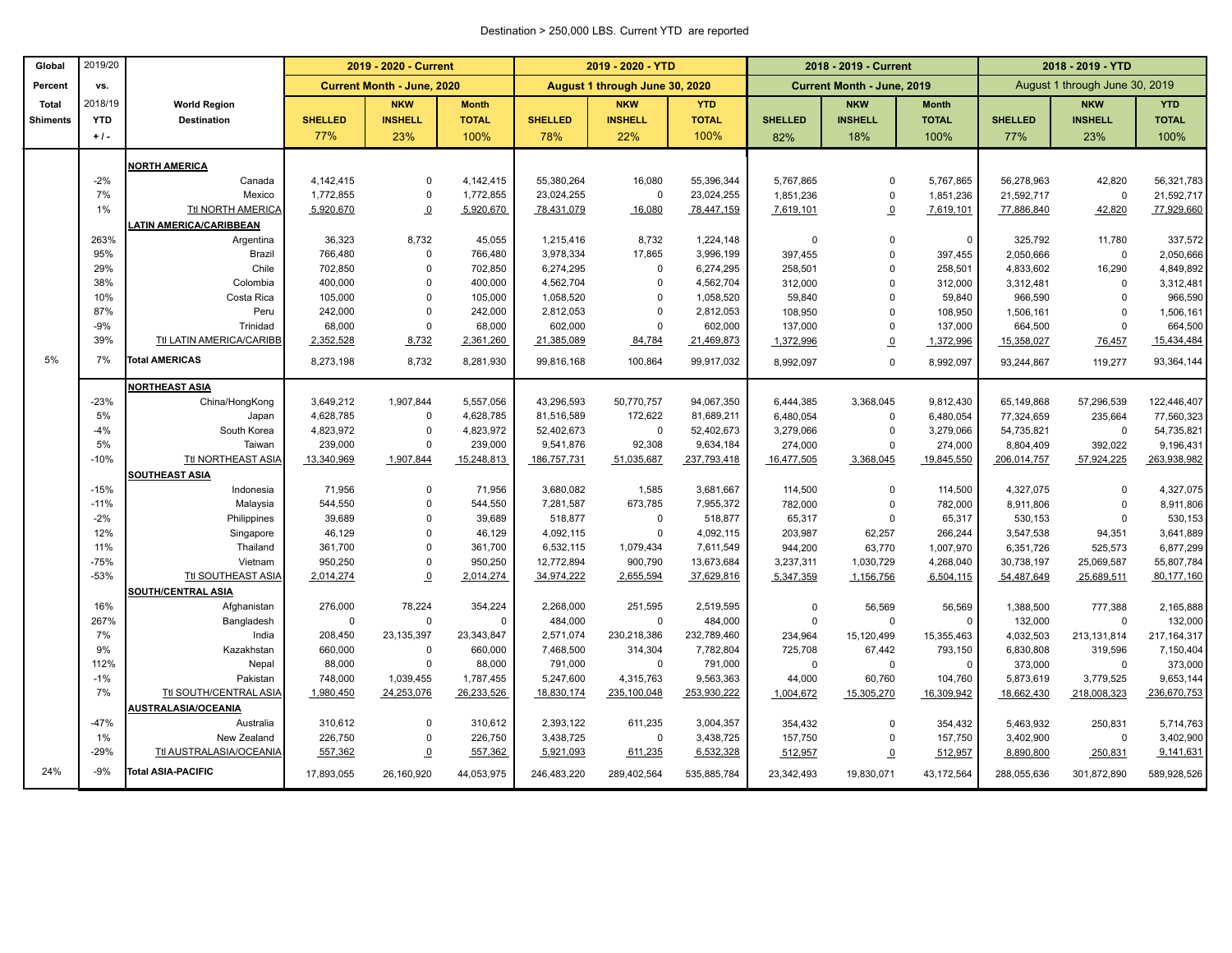| Global          | 2019/20    |                             | 2019 - 2020 - Current |                                   | 2019 - 2020 - YTD    |                         |                                | 2018 - 2019 - Current   |                      |                            | 2018 - 2019 - YTD    |                          |                                |                          |  |
|-----------------|------------|-----------------------------|-----------------------|-----------------------------------|----------------------|-------------------------|--------------------------------|-------------------------|----------------------|----------------------------|----------------------|--------------------------|--------------------------------|--------------------------|--|
| Percent         | vs.        |                             |                       | <b>Current Month - June, 2020</b> |                      |                         | August 1 through June 30, 2020 |                         |                      | Current Month - June, 2019 |                      |                          | August 1 through June 30, 2019 |                          |  |
| <b>Total</b>    | 2018/19    | <b>World Region</b>         |                       | <b>NKW</b>                        | <b>Month</b>         |                         | <b>NKW</b>                     | <b>YTD</b>              |                      | <b>NKW</b>                 | <b>Month</b>         |                          | <b>NKW</b>                     | <b>YTD</b>               |  |
| <b>Shiments</b> | <b>YTD</b> | <b>Destination</b>          | <b>SHELLED</b>        | <b>INSHELL</b>                    | <b>TOTAL</b>         | <b>SHELLED</b>          | <b>INSHELL</b>                 | <b>TOTAL</b>            | <b>SHELLED</b>       | <b>INSHELL</b>             | <b>TOTAL</b>         | <b>SHELLED</b>           | <b>INSHELL</b>                 | <b>TOTAL</b>             |  |
|                 | $+1$ .     |                             | 77%                   | 23%                               | 100%                 | 78%                     | 22%                            | 100%                    | 82%                  | 18%                        | 100%                 | 77%                      | 23%                            | 100%                     |  |
|                 |            |                             |                       |                                   |                      |                         |                                |                         |                      |                            |                      |                          |                                |                          |  |
|                 |            | <b>WESTERN EUROPE</b>       |                       |                                   |                      |                         |                                |                         |                      |                            |                      |                          |                                |                          |  |
|                 | $-6%$      | Belgium                     | 1,010,024             | $\mathbf 0$                       | 1,010,024            | 21,455,206              | $\Omega$                       | 21,455,206              | 1,984,903            | $\mathbf 0$                | 1,984,903            | 22,909,661               | $\Omega$                       | 22,909,661               |  |
|                 | $-3%$      | Denmark                     | 484,000               | $\mathbf 0$                       | 484,000              | 6,670,343               | $\mathbf 0$                    | 6,670,343               | 660,000              | $\mathbf 0$                | 660,000              | 6,905,123                | $\Omega$                       | 6,905,123                |  |
|                 | $-26%$     | Finland                     | 44,000                | $\mathbf 0$                       | 44,000               | 352,000                 | $\mathbf 0$                    | 352,000                 | 39,500               | $\mathbf 0$                | 39,500               | 473,125                  | 0                              | 473,125                  |  |
|                 | 2%         | France                      | 2,257,528             | $\Omega$                          | 2,257,528            | 28,628,956              | $\mathbf 0$                    | 28,628,956              | 2,411,575            | $\Omega$                   | 2,411,575            | 28,072,569               | 17,474                         | 28,090,043               |  |
|                 | 19%        | Germany                     | 10,797,072            | $\mathbf 0$                       | 10,797,072           | 121,735,475             | 122,400                        | 121,857,875             | 7,703,565            | $\mathbf 0$                | 7,703,565            | 102,315,885              | 67,597                         | 102,383,482              |  |
|                 | 6%         | Greece                      | 592,000               | $\Omega$                          | 592,000              | 11,487,932              | 146,415                        | 11,634,347              | 1,211,000            | $\mathbf 0$                | 1,211,000            | 10,901,841               | 120,117                        | 11,021,958               |  |
|                 | 16%<br>13% | Ireland                     | 24,000                | $\mathbf 0$<br>95,810             | 24,000               | 692,000                 | $\mathbf 0$                    | 692,000                 | $\mathbf 0$          | $\mathbf 0$                | $\Omega$             | 596,900                  | 0                              | 596,900                  |  |
|                 |            | Italy                       | 6,640,730             | $\mathbf 0$                       | 6,736,540            | 67,872,653              | 1,930,257<br>16,958            | 69,802,910              | 5,978,502            | $\mathbf 0$<br>$\mathbf 0$ | 5,978,502            | 60,046,473               | 1,511,089                      | 61,557,562<br>65,283,794 |  |
|                 | 6%<br>28%  | Netherlands<br>Norway       | 4,150,648<br>440,000  | $\mathbf 0$                       | 4,150,648<br>440,000 | 68,944,155<br>6,102,746 | $\mathbf 0$                    | 68,961,113<br>6,102,746 | 6,354,660            |                            | 6,354,660<br>605,900 | 65,283,794               | 0                              |                          |  |
|                 | $-34%$     | Portugal                    | 88,000                | $\Omega$                          | 88,000               | 1,318,200               | $\Omega$                       | 1,318,200               | 602,300              | 3,600<br>$\mathbf 0$       |                      | 4,764,458                | 3,600<br>0                     | 4,768,058<br>1,990,621   |  |
|                 | $-1%$      | Spain                       | 14,722,283            | $-29,209$                         | 14,693,074           | 177,043,965             |                                | 178,392,279             | 88,000<br>14,746,082 | 63,383                     | 88,000<br>14,809,465 | 1,990,621<br>178,897,627 | 1,426,561                      | 180,324,188              |  |
|                 | 11%        | Sweden                      | 898,503               | $\Omega$                          | 898,503              | 7,199,593               | 1,348,314<br>$\mathsf 0$       | 7,199,593               | 1,130,400            | $\mathbf 0$                | 1,130,400            | 6,504,894                | 0                              | 6,504,894                |  |
|                 | $-57%$     | Switzerland                 | 44,310                | $\Omega$                          | 44,310               | 2,103,721               | $\mathbf 0$                    | 2,103,721               | 528,000              | $\Omega$                   | 528,000              | 4,885,870                | $\mathbf 0$                    | 4,885,870                |  |
|                 | 7%         | United Kingdom              | 2,558,855             | $\mathbf 0$                       | 2,558,855            | 32,419,646              | $\mathbf 0$                    | 32,419,646              | 1,692,643            | $\Omega$                   | 1,692,643            | 30,304,309               | $\Omega$                       | 30,304,309               |  |
|                 | 6%         | Ttl WESTERN EUROPE          | 44,751,953            | 66,601                            | 44,818,554           | 554, 135, 555           | 3,564,344                      | 557,699,899             | 45,131,130           | 66,983                     | 45,198,113           | 525,122,814              | 3,146,438                      | 528,269,252              |  |
|                 |            | CENTRAL/EASTERN EUROPE      |                       |                                   |                      |                         |                                |                         |                      |                            |                      |                          |                                |                          |  |
|                 | 32%        | <b>Bulgaria</b>             | 44,000                | $\Omega$                          | 44,000               | 2,776,300               | $\Omega$                       | 2,776,300               | 159,500              | $\mathbf 0$                | 159,500              | 2,110,950                | $\Omega$                       | 2,110,950                |  |
|                 | 32%        | Croatia                     | 175,000               | $\mathbf 0$                       | 175,000              | 3,648,600               | $\mathbf 0$                    | 3,648,600               | 176,000              | $\mathbf 0$                | 176,000              | 2,770,800                | $\mathsf 0$                    | 2,770,800                |  |
|                 | $-3%$      | Czech Republic              | 88,000                | $\Omega$                          | 88,000               | 1,448,000               | $\mathsf 0$                    | 1,448,000               | 264,023              | $\mathsf 0$                | 264,023              | 1,496,023                | $\mathsf 0$                    | 1,496,023                |  |
|                 | 42%        | Estonia                     | 967,200               | $\mathbf 0$                       | 967,200              | 11,203,360              | 55,249                         | 11,258,609              | 395,725              | $\mathbf 0$                | 395,725              | 7,906,272                | 22,500                         | 7,928,772                |  |
|                 | 40%        | Georgia                     | 151,500               | $\Omega$                          | 151,500              | 1,924,500               | $\mathbf 0$                    | 1,924,500               | $\mathbf 0$          | $\Omega$                   | $\Omega$             | 1,378,000                | $\mathbf 0$                    | 1,378,000                |  |
|                 | 0%         | Hungary                     | 88,000                | $\mathbf 0$                       | 88,000               | 396,000                 | $\mathbf 0$                    | 396,000                 | 88,000               | $\mathbf 0$                | 88,000               | 396,000                  | $\mathbf 0$                    | 396,000                  |  |
|                 | $-41%$     | Latvia                      | 292,000               | $\Omega$                          | 292,000              | 1,365,450               | $\mathbf 0$                    | 1,365,450               | 72,000               | $\Omega$                   | 72,000               | 2,302,007                | $\mathbf 0$                    | 2,302,007                |  |
|                 | 21%        | Lithuania                   | 220,000               | $\mathbf 0$                       | 220,000              | 5,460,625               | 30,771                         | 5,491,396               | 88,000               | $\Omega$                   | 88,000               | 4,522,250                | $\Omega$                       | 4,522,250                |  |
|                 | 241%       | Macedonia                   | 44,000                | $\Omega$                          | 44,000               | 300,000                 | $\mathbf 0$                    | 300,000                 | 44,000               | $\Omega$                   | 44,000               | 88,000                   | $\Omega$                       | 88,000                   |  |
|                 | $-18%$     | Poland                      | 256,800               | $\mathbf 0$                       | 256,800              | 3,412,100               | $\mathbf 0$                    | 3,412,100               | 260,000              | $\mathbf 0$                | 260,000              | 4,165,040                | $\mathbf 0$                    | 4,165,040                |  |
|                 | $-37%$     | Romania                     | $\Omega$              | $\Omega$                          | $\Omega$             | 396,000                 | $\mathbf 0$                    | 396,000                 | $\Omega$             | $\Omega$                   | $\Omega$             | 628,000                  | $\Omega$                       | 628,000                  |  |
|                 | $-42%$     | Russia                      | $\Omega$              | $\mathbf 0$                       | $\Omega$             | 860,000                 | $\mathbf 0$                    | 860,000                 | 216,000              | $\mathbf 0$                | 216,000              | 1,490,000                | $\mathbf 0$                    | 1,490,000                |  |
|                 | 72%        | Serbia                      | 212,000               | $\Omega$                          | 212,000              | 454,000                 | $\mathbf 0$                    | 454,000                 | 44,000               | $\Omega$                   | 44,000               | 263,600                  | $\Omega$                       | 263,600                  |  |
|                 | 33%        | Ukraine                     | 512,000               | $\Omega$                          | 512,000              | 3,481,140               | 7,000                          | 3,488,140               | 88,000               | $\mathbf 0$                | 88,000               | 2,626,800                | $\mathbf 0$                    | 2,626,800                |  |
|                 | 15%        | Ttl CENTRAL/EASTERN EURO    | 3,094,500             | $\underline{\mathbf{0}}$          | 3,094,500            | 37,764,025              | 93,020                         | 37,857,045              | 1,895,248            | $\Omega$                   | 1,895,248            | 32,751,742               | 27,825                         | 32,779,567               |  |
| 27%             | 6%         | <b>Total EUROPE</b>         | 47,846,453            | 66,601                            | 47,913,054           | 591,899,580             | 3,657,364                      | 595.556.944             | 47,026,378           | 66,983                     | 47,093,361           | 557,874,556              | 3,174,263                      | 561,048,819              |  |
|                 |            | <b>MIDDLE EAST</b>          |                       |                                   |                      |                         |                                |                         |                      |                            |                      |                          |                                |                          |  |
|                 | 6%         | Bahrain                     | 117,250               | $\mathbf 0$                       | 117,250              | 1,719,050               | 12,425                         | 1,731,475               | 95,000               | $\mathbf 0$                | 95,000               | 1,622,198                | 17,752                         | 1,639,950                |  |
|                 | 3%         | Cyprus                      | 44,000                | $\Omega$                          | 44,000               | 1,203,850               | $\mathbf 0$                    | 1,203,850               | 145,000              | $\mathbf 0$                | 145,000              | 1,174,100                | $\mathbf 0$                    | 1,174,100                |  |
|                 | $-5%$      | Iraq                        | 88,000                | $\mathbf 0$                       | 88,000               | 1,177,000               | $\mathbf 0$                    | 1,177,000               | 88,000               | $\mathbf 0$                | 88,000               | 1,240,050                | $\mathbf 0$                    | 1,240,050                |  |
|                 | 24%        | Israel                      | 1,072,000             | 90,587                            | 1,162,587            | 12,530,200              | 1,124,077                      | 13,654,277              | 293,250              | $\mathbf 0$                | 293,250              | 9,942,990                | 1,111,443                      | 11,054,433               |  |
|                 | 12%        | Jordan                      | 1,481,800             | 59,463                            | 1,541,263            | 11,310,150              | 687,170                        | 11,997,320              | 424,000              | $\mathbf 0$                | 424,000              | 10,242,050               | 439,397                        | 10,681,447               |  |
|                 | $-31%$     | Kuwait                      | 176,000               | $\Omega$                          | 176,000              | 3,233,250               | 15,975                         | 3,249,225               | 244,000              | $\mathbf 0$                | 244,000              | 4,715,450                | $\mathbf 0$                    | 4,715,450                |  |
|                 | $-42%$     | Lebanon                     | 191,250               | $\mathbf 0$                       | 191,250              | 3,960,450               | $\mathbf 0$                    | 3,960,450               | 276,500              | $\mathbf 0$                | 276,500              | 6,884,700                | $\mathbf 0$                    | 6,884,700                |  |
|                 | 339%       | Oman                        | 88,000                | $\Omega$                          | 88,000               | 484,000                 | $\mathbf 0$                    | 484,000                 | 41,198               | $\mathbf 0$                | 41,198               | 110,198                  | $\mathbf 0$                    | 110,198                  |  |
|                 | $-24%$     | Qatar                       | $^{\circ}$            | $\mathbf 0$                       | 0                    | 2,169,610               | 44,375                         | 2,213,985               | 127,950              | $\mathbf 0$                | 127,950              | 2,901,084                | 15,975                         | 2,917,059                |  |
|                 | 14%        | Saudi Arabia                | 744,000               | $\Omega$                          | 744,000              | 22,310,391              | 537,455                        | 22,847,846              | 480,000              | $\mathbf 0$                | 480,000              | 19,508,996               | 459,267                        | 19,968,263               |  |
|                 | 67%        | Turkey                      | 3,078,000             | 283,820                           | 3,361,820            | 41,460,551              | 17,657,756                     | 59,118,307              | 1,176,550            | $\mathbf 0$                | 1,176,550            | 21,188,624               | 14,136,202                     | 35,324,826               |  |
|                 | 25%        | <b>United Arab Emirates</b> | 2,875,000             | 525,827                           | 3,400,827            | 73,681,238              | 9,244,420                      | 82,925,658              | 3,093,900            | $\mathbf 0$                | 3,093,900            | 59,897,491               | 6,346,884                      | 66,244,375               |  |
|                 | 26%        | <b>Ttl MIDDLE EAST</b>      | 9,955,300             | 959,697                           | 10,914,997           | 175,239,740             | 29,323,653                     | 204,563,393             | 6,485,348            | $\mathbf 0$                | 6,485,348            | 139,452,931              | 22,526,920                     | 161,979,851              |  |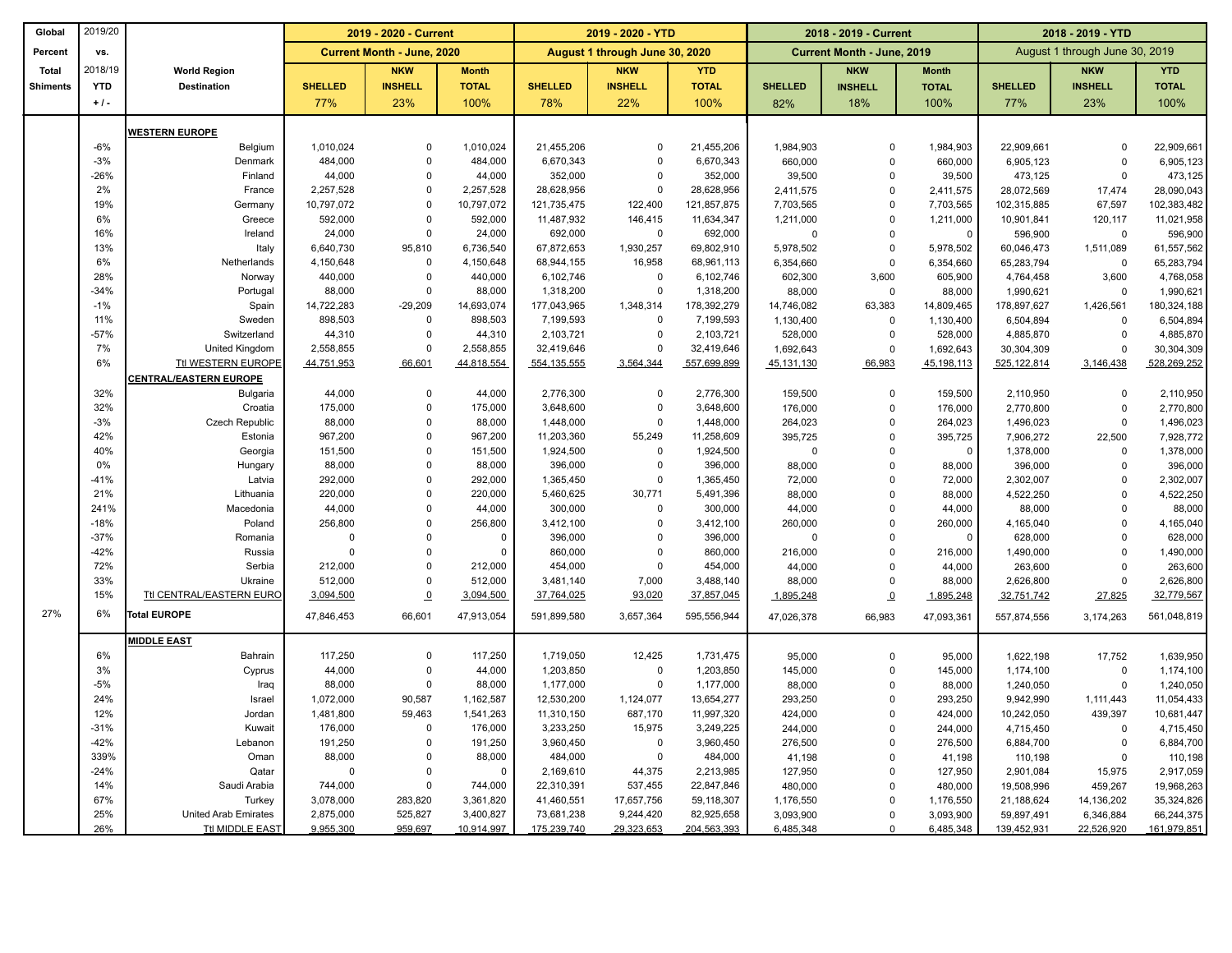| Global          | 2019/20    |                                 | 2019 - 2020 - Current |                                   |              | 2019 - 2020 - YTD |                                |               |                | 2018 - 2019 - Current      |               | 2018 - 2019 - YTD |                                |               |  |
|-----------------|------------|---------------------------------|-----------------------|-----------------------------------|--------------|-------------------|--------------------------------|---------------|----------------|----------------------------|---------------|-------------------|--------------------------------|---------------|--|
| Percent         | vs.        |                                 |                       | <b>Current Month - June, 2020</b> |              |                   | August 1 through June 30, 2020 |               |                | Current Month - June, 2019 |               |                   | August 1 through June 30, 2019 |               |  |
| <b>Total</b>    | 2018/19    | <b>World Region</b>             |                       | <b>NKW</b>                        | <b>Month</b> |                   | <b>NKW</b>                     | <b>YTD</b>    |                | <b>NKW</b>                 | <b>Month</b>  |                   | <b>NKW</b>                     | <b>YTD</b>    |  |
| <b>Shiments</b> | <b>YTD</b> | <b>Destination</b>              | <b>SHELLED</b>        | <b>INSHELL</b>                    | <b>TOTAL</b> | <b>SHELLED</b>    | <b>INSHELL</b>                 | <b>TOTAL</b>  | <b>SHELLED</b> | <b>INSHELL</b>             | <b>TOTAL</b>  | <b>SHELLED</b>    | <b>INSHELL</b>                 | <b>TOTAL</b>  |  |
|                 | $+1$ .     |                                 | 77%                   | 23%                               | 100%         | 78%               | 22%                            | 100%          | 82%            | 18%                        | 100%          | 77%               | 23%                            | 100%          |  |
|                 |            | <b>NORTH AFRICA</b>             |                       |                                   |              |                   |                                |               |                |                            |               |                   |                                |               |  |
|                 | 30%        | Algeria                         | 2,199,000             | $\Omega$                          | 2,199,000    | 9,577,900         | 31,500                         | 9,609,400     | 964,000        |                            | 964,000       | 7,416,700         | $\Omega$                       | 7,416,700     |  |
|                 | 90%        | Egypt                           | 900,000               |                                   | 900,000      | 7,065,550         | 314,919                        | 7,380,469     | 264,000        |                            | 264,000       | 3,636,950         | 243,522                        | 3,880,472     |  |
|                 | 147%       | Libya                           |                       |                                   | $\Omega$     | 2,010,550         | 63,662                         | 2,074,212     |                |                            |               | 840,000           | $\Omega$                       | 840,000       |  |
|                 | 242%       | Morocco                         | 1,617,650             |                                   | 1,617,650    | 24.316.400        | 10,815                         | 24,327,215    | 524,222        |                            | 524,222       | 7,121,072         | $\Omega$                       | 7,121,072     |  |
|                 | 98%        | Tunisia                         | 263,900               |                                   | 263,900      | 673,900           | 0                              | 673,900       |                |                            |               | 308,000           | 32,120                         | 340,120       |  |
|                 | 125%       | Ttl NORTH AFRICA                | 4,980,550             | $\overline{0}$                    | 4,980,550    | 43,644,300        | 420,896                        | 44,065,196    | 1,752,222      |                            | 1,752,222     | 19,322,722        | 275,642                        | 19,598,364    |  |
|                 |            | <b>ISUB-SAHARAN AFRICA</b>      |                       |                                   |              |                   |                                |               |                |                            |               |                   |                                |               |  |
|                 | 10%        | South Africa                    | 652,804               | $\mathbf 0$                       | 652,804      | 5,499,947         | 262,381                        | 5,762,328     | 486,740        | 1,305                      | 488,045       | 5,259,009         | 1,305                          | 5,260,314     |  |
|                 | 10%        | Ttl SUB-SAHARAN AFRICA          | 719,304               | $\overline{0}$                    | 719,304      | 5,924,947         | 262,381                        | 6,187,328     | 522,740        | 1,305                      | 524,045       | 5,605,509         | 1,305                          | 5,606,814     |  |
| 12%             | 36%        | <b>Total MIDDLE EAST/AFRICA</b> | 15,655,154            | 959,697                           | 16,614,851   | 224,808,987       | 30,006,930                     | 254,815,917   | 8,760,310      | 1,305                      | 8,761,615     | 164,381,162       | 22,803,867                     | 187, 185, 029 |  |
|                 | 4%         | <b>TOTAL EXPORTS</b>            | 89,667,860            | 27,195,950                        | 116,863,810  | 1,163,007,955     | 323, 167, 722                  | 1,486,175,677 | 88,121,278     | 19,898,359                 | 108,019,637   | 1,103,556,221     | 327,970,297                    | 1,431,526,518 |  |
| 32%             | 4%         | <b>TOTAL DOMESTIC</b>           |                       |                                   | 58,503,291   |                   |                                | 706,101,505   |                |                            | 57, 151, 138  |                   |                                | 678,302,441   |  |
| 100%            | 4%         | <b>GRAND TOTAL SHIPMENTS</b>    |                       |                                   | 175,367,101  |                   |                                | 2,192,277,182 |                |                            | 165, 170, 775 |                   |                                | 2,109,828,959 |  |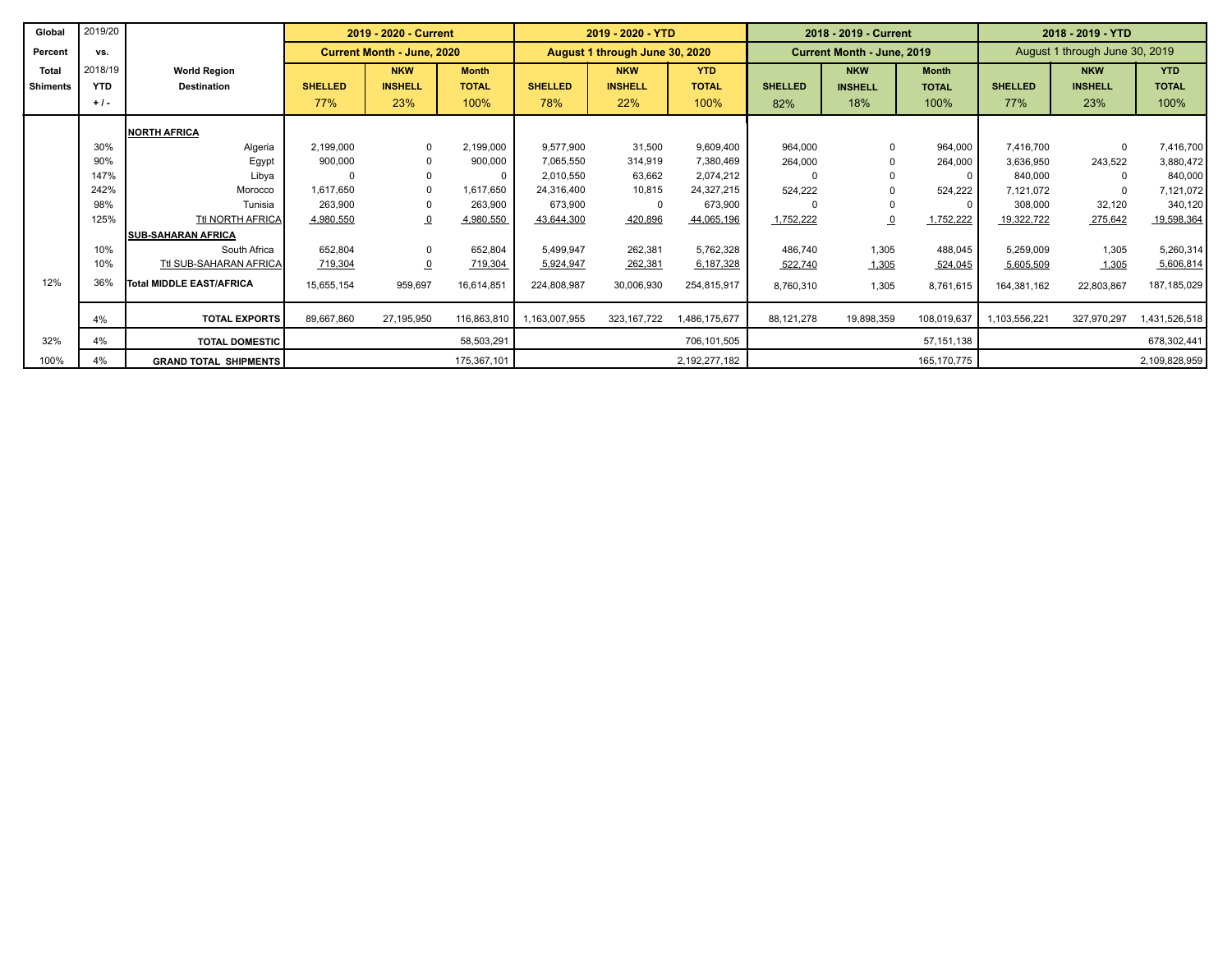

## **Almond Board of California Almond Board Quality Control Receipts Report Industry Summary**

## **August 1, 2019 through June 30, 2020**

|                                  | From ABC Form 1       | % of Total            |                        |                 |           |
|----------------------------------|-----------------------|-----------------------|------------------------|-----------------|-----------|
| <b>Variety Name</b>              | <b>Total Receipts</b> | <b>Total Receipts</b> | <b>Total Inedibles</b> | <b>Receipts</b> | % Rejects |
| Aldrich                          | 90,114,254            | 89,413,072            | 1,578,666              | 3.54%           | 1.77%     |
| Avalon                           | 8,016,016             | 7,881,160             | 211,997                | 0.31%           | 2.69%     |
| <b>Butte</b>                     | 76,867,750            | 77,035,802            | 1,090,945              | 3.02%           | 1.42%     |
| <b>Butte/Padre</b>               | 195,758,607           | 194,788,885           | 2,154,142              | 7.68%           | 1.11%     |
| Carmel                           | 121,142,325           | 119,384,992           | 1,755,473              | 4.76%           | 1.47%     |
| Carrion                          | 182,061               | 156,782               | 6,629                  | 0.01%           | 4.23%     |
| Folsom                           | 1,503,306             | 1,506,914             | 37,214                 | 0.06%           | 2.47%     |
| Fritz                            | 111,556,146           | 110,379,426           | 1,813,643              | 4.38%           | 1.64%     |
| Independence                     | 157, 125, 324         | 156,925,109           | 2,993,054              | 6.17%           | 1.91%     |
| Livingston                       | 4,208,372             | 4,184,588             | 98,301                 | 0.17%           | 2.35%     |
| Marchini                         | 412,497               | 445,794               | 15,737                 | 0.02%           | 3.53%     |
| Marcona                          | 2,491,773             | 2,212,716             | 17,613                 | 0.10%           | 0.80%     |
| <b>Mission</b>                   | 7,010,355             | 7,764,544             | 70,721                 | 0.28%           | 0.91%     |
| Mixed                            | 51,945,563            | 60,276,611            | 3,600,293              | 2.04%           | 5.97%     |
| Mono                             | 265,758               | 676,842               | 27,361                 | 0.01%           | 4.04%     |
| Monterey                         | 459,002,343           | 457,818,721           | 7,618,426              | 18.02%          | 1.66%     |
| Morley                           | 499,945               | 466,435               | 3,994                  | 0.02%           | 0.86%     |
| Neplus                           | 608,051               | 742,006               | 11,935                 | 0.02%           | 1.61%     |
| Nonpareil                        | 1,047,427,747         | 1,046,091,605         | 16,303,777             | 41.12%          | 1.56%     |
| Padre                            | 23,242,032            | 23,145,663            | 129,747                | 0.91%           | 0.56%     |
| Peerless                         | 4,454,312             | 4,490,355             | 34,735                 | 0.17%           | 0.77%     |
| Price                            | 19,913,140            | 19,181,572            | 207,701                | 0.78%           | 1.08%     |
| Ruby                             | 2,073,814             | 2,080,956             | 22,472                 | 0.08%           | 1.08%     |
| Savana                           | 237,863               | 220,346               | 1,848                  | 0.01%           | 0.84%     |
| Sonora                           | 31,625,997            | 29,544,834            | 521,065                | 1.24%           | 1.76%     |
| Supareil                         | 10,479,813            | 10,317,522            | 162,997                | 0.41%           | 1.58%     |
| Thompson                         | 144,751               | 146,168               | 3,563                  | 0.01%           | 2.44%     |
| Tokyo                            | 339,557               | 339,557               | 3,173                  | 0.01%           | 0.93%     |
| Winters                          | 11,851,423            | 11,663,583            | 298,582                | 0.47%           | 2.56%     |
| <b>Wood Colony</b>               | 99,527,237            | 99,209,412            | 1,161,698              | 3.91%           | 1.17%     |
| <b>Major Varieties Sub Total</b> | 2,540,028,132         | 2,538,491,972         | 41,957,502             | 99.71%          | 1.65%     |
| Minor Varieties Sub Total        | 7,287,640             | 7,807,010             | 78,000                 | 0.29%           | 1.00%     |
| <b>Grand Total All Varieties</b> | 2,547,315,772         | 2,546,298,982         | 42,035,502             | 100.00%         | 1.65%     |

**This report is subject to futher verification of handler's receipts and futher reconciliation of USDA Incoming Certificates**